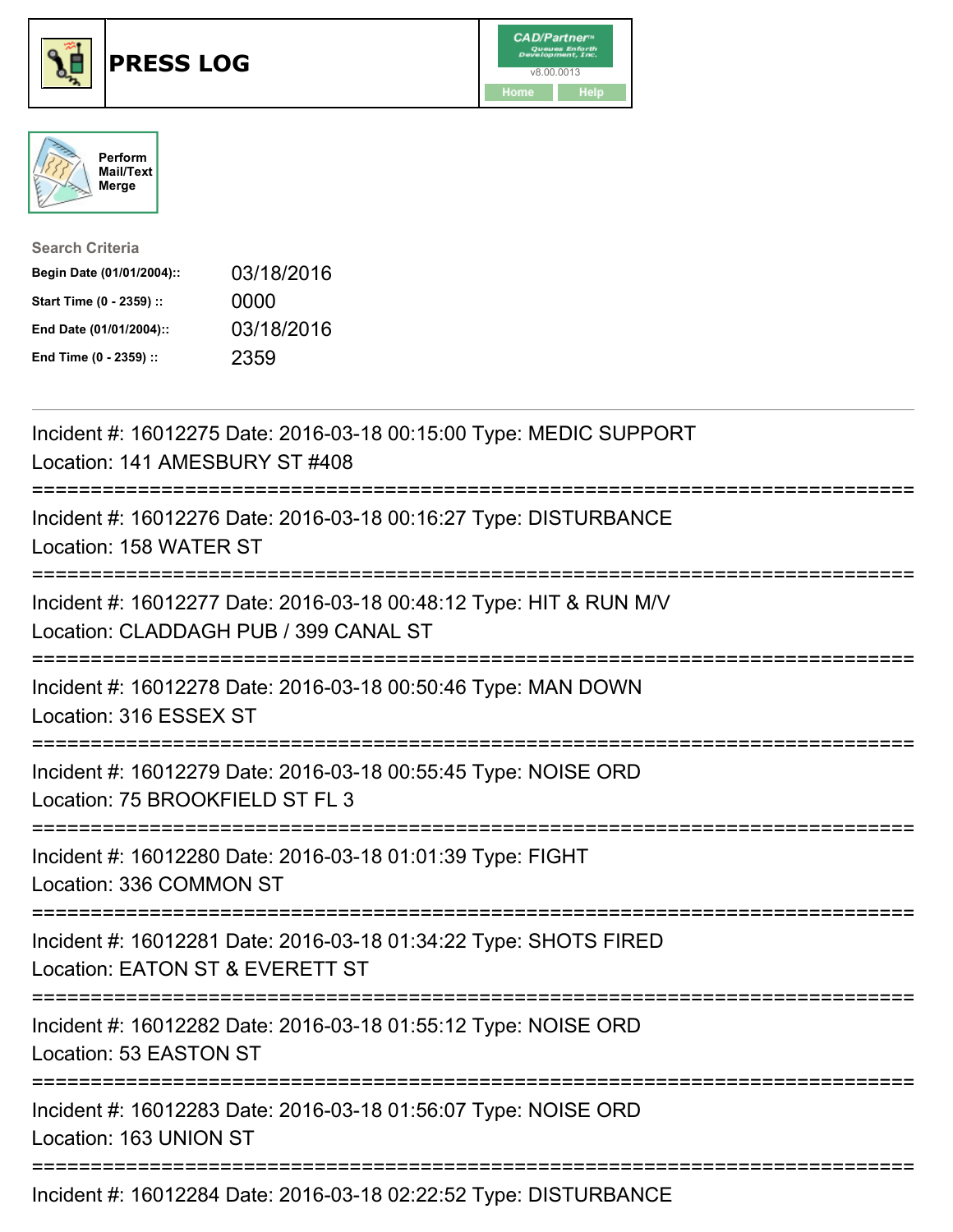Location: 3 EASTON ST =========================================================================== Incident #: 16012285 Date: 2016-03-18 02:26:30 Type: UNWANTEDGUEST Location: 280 PROSPECT ST #1 =========================================================================== Incident #: 16012286 Date: 2016-03-18 02:50:11 Type: MEDIC SUPPORT Location: 579 HAVERHILL ST FL 3 =========================================================================== Incident #: 16012287 Date: 2016-03-18 02:56:28 Type: MEDIC SUPPORT Location: 545 HOWARD ST FL 1 =========================================================================== Incident #: 16012288 Date: 2016-03-18 03:20:31 Type: M/V STOP Location: E HAVERHILL ST & HIGH ST =========================================================================== Incident #: 16012289 Date: 2016-03-18 03:21:37 Type: M/V STOP Location: MECHANIC ST & UNION ST =========================================================================== Incident #: 16012290 Date: 2016-03-18 03:23:09 Type: M/V STOP Location: ANDOVER ST & S UNION ST =========================================================================== Incident #: 16012291 Date: 2016-03-18 03:25:33 Type: M/V STOP Location: CANAL ST & MARSTON ST =========================================================================== Incident #: 16012292 Date: 2016-03-18 03:41:04 Type: M/V STOP Location: BROADWAY & COMMON ST =========================================================================== Incident #: 16012293 Date: 2016-03-18 03:41:37 Type: M/V STOP Location: ANDOVER ST & FOSTER ST =========================================================================== Incident #: 16012294 Date: 2016-03-18 03:44:50 Type: M/V STOP Location: 1 GENERAL ST =========================================================================== Incident #: 16012295 Date: 2016-03-18 04:02:46 Type: ASSSIT OTHER PD Location: WENDY'S / 99 WINTHROP AV =========================================================================== Incident #: 16012296 Date: 2016-03-18 04:05:09 Type: M/V STOP Location: CANAL ST & UNION ST =========================================================================== Incident #: 16012297 Date: 2016-03-18 04:06:16 Type: M/V STOP Location: BROADWAY & CROSS ST =========================================================================== Incident #: 16012298 Date: 2016-03-18 04:18:02 Type: AUTO ACC/PED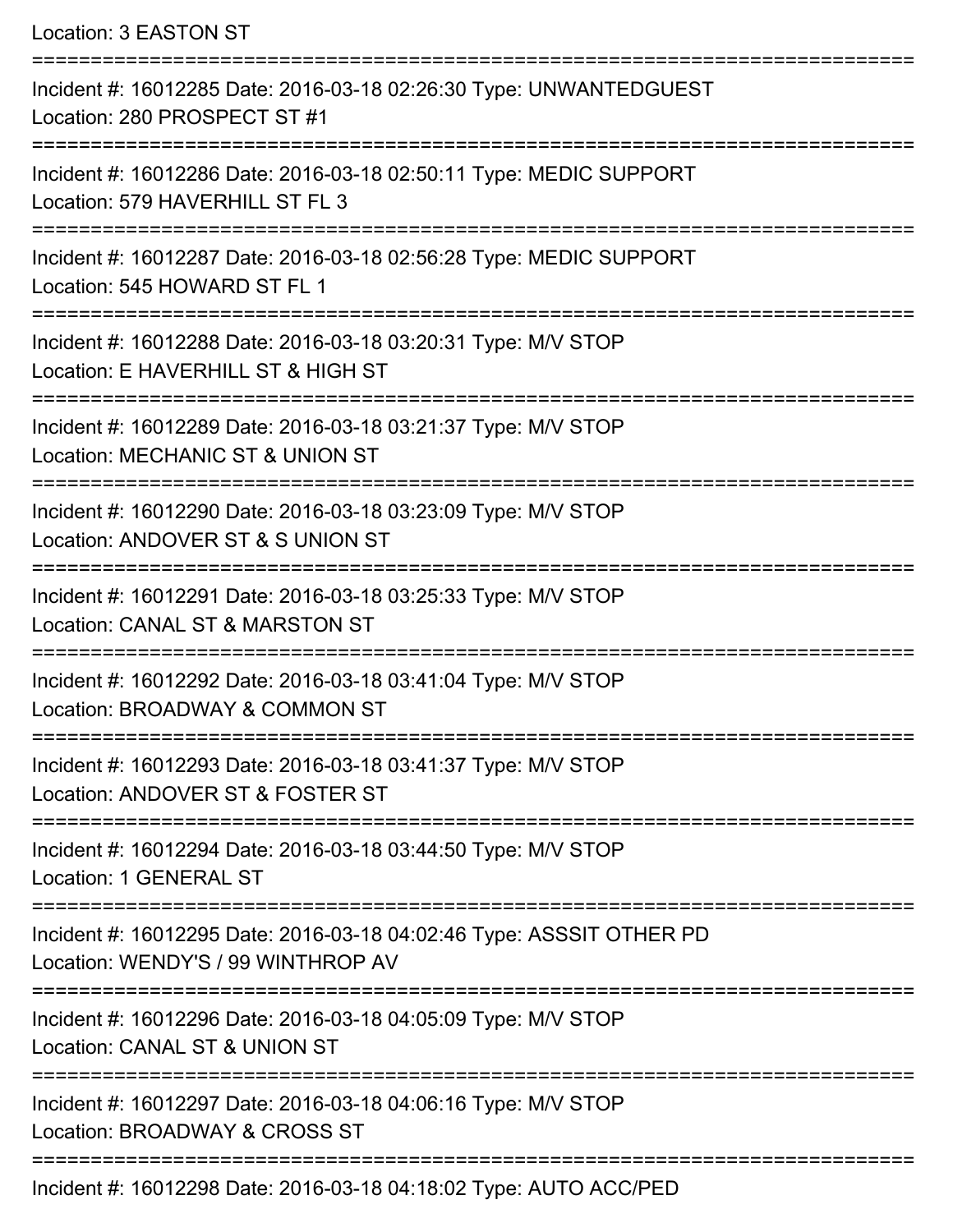| Incident #: 16012299 Date: 2016-03-18 04:38:11 Type: DISTURBANCE<br>Location: 9 WAYNE ST                  |
|-----------------------------------------------------------------------------------------------------------|
| Incident #: 16012300 Date: 2016-03-18 06:56:03 Type: M/V STOP<br>Location: BROOKFIELD ST & EASTON ST      |
| Incident #: 16012301 Date: 2016-03-18 07:22:16 Type: PARK & WALK<br>Location: BROADWAY & HAVERHILL ST     |
| Incident #: 16012302 Date: 2016-03-18 07:39:28 Type: ALARM/BURG<br>Location: ALCANTARA / 530 BROADWAY     |
| Incident #: 16012303 Date: 2016-03-18 07:59:01 Type: ALARMS<br>Location: DAIRY QUEEN / 190 S UNION ST     |
| Incident #: 16012304 Date: 2016-03-18 08:49:40 Type: LARCENY/PAST<br>Location: 380 ELM ST #33 FL 2        |
| Incident #: 16012305 Date: 2016-03-18 09:11:23 Type: ALARM/BURG<br>Location: 433 RIVERSIDE DR             |
| Incident #: 16012307 Date: 2016-03-18 09:30:29 Type: COURT DOC SERVE<br>Location: 26 HILLSIDE AV FL 1ST   |
| Incident #: 16012306 Date: 2016-03-18 09:31:00 Type: PARK & WALK<br>Location: BRADFORD ST & BROADWAY      |
| Incident #: 16012308 Date: 2016-03-18 09:36:15 Type: ALARM/BURG<br>Location: 433 RIVERSIDE DR             |
| Incident #: 16012310 Date: 2016-03-18 09:54:15 Type: M/V STOP<br>Location: 205 BROADWAY                   |
| Incident #: 16012309 Date: 2016-03-18 09:55:32 Type: ALARM/BURG<br>Location: DAIRY QUEEN / 190 S UNION ST |
| Incident #: 16012311 Date: 2016-03-18 10:17:27 Type: M/V STOP<br>Location: 372 S BROADWAY                 |
| Incident #: 16012312 Date: 2016-03-18 10:32:48 Type: AUTO ACC/UNK PI                                      |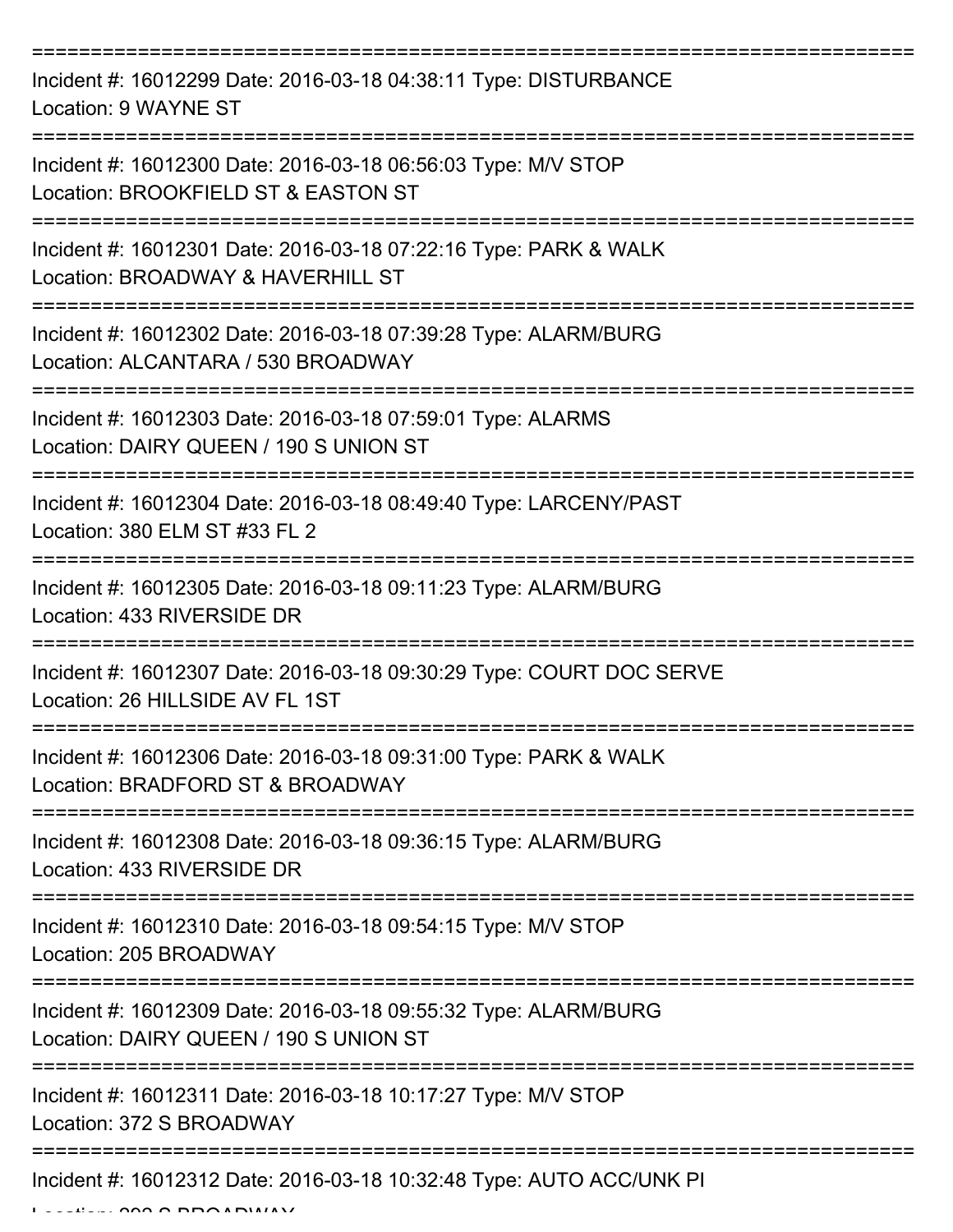| Incident #: 16012313 Date: 2016-03-18 10:33:40 Type: ALARM/BURG<br>Location: SUN BRIDGE NURSING HOME / 555 S UNION ST            |
|----------------------------------------------------------------------------------------------------------------------------------|
| Incident #: 16012314 Date: 2016-03-18 10:44:07 Type: TOW OF M/V<br>Location: 150 PARK ST                                         |
| Incident #: 16012315 Date: 2016-03-18 10:51:39 Type: SUS PERS/MV<br>Location: 202 BROADWAY                                       |
| Incident #: 16012316 Date: 2016-03-18 11:02:02 Type: ROBBERY PAST<br>Location: BROOK ST                                          |
| Incident #: 16012317 Date: 2016-03-18 11:27:01 Type: SUS PERS/MV<br>Location: BROADWAY & WATER ST                                |
| Incident #: 16012318 Date: 2016-03-18 11:37:07 Type: AUTO ACC/PI<br>Location: 24 WOODLAND ST                                     |
| Incident #: 16012320 Date: 2016-03-18 11:39:50 Type: MISSING PERS<br>Location: 800 ESSEX ST                                      |
| Incident #: 16012319 Date: 2016-03-18 11:40:45 Type: ASSSIT OTHER PD<br>Location: 505 BROADWAY                                   |
| Incident #: 16012321 Date: 2016-03-18 11:42:49 Type: HIT & RUN M/V<br>Location: 200 PARKER ST                                    |
| Incident #: 16012322 Date: 2016-03-18 11:47:23 Type: LARCENY/PAST<br>Location: 165 CRAWFORD ST                                   |
| ------------<br>Incident #: 16012323 Date: 2016-03-18 12:08:38 Type: MEDIC SUPPORT<br>Location: 6 HAVERHILL ST                   |
| Incident #: 16012324 Date: 2016-03-18 12:10:23 Type: MAN DOWN<br>Location: 120 BROADWAY                                          |
| Incident #: 16012325 Date: 2016-03-18 12:14:48 Type: 209A/VIOLATION<br>Location: ST VINCENT DEPAUL THRIFT STORE / 42 FRANKLIN ST |
| Incident #: 16012326 Date: 2016-03-18 12:26:57 Type: ALARM/HOLD                                                                  |

Location: COLONIV FOODS, INC / 430 HAVERHILL ST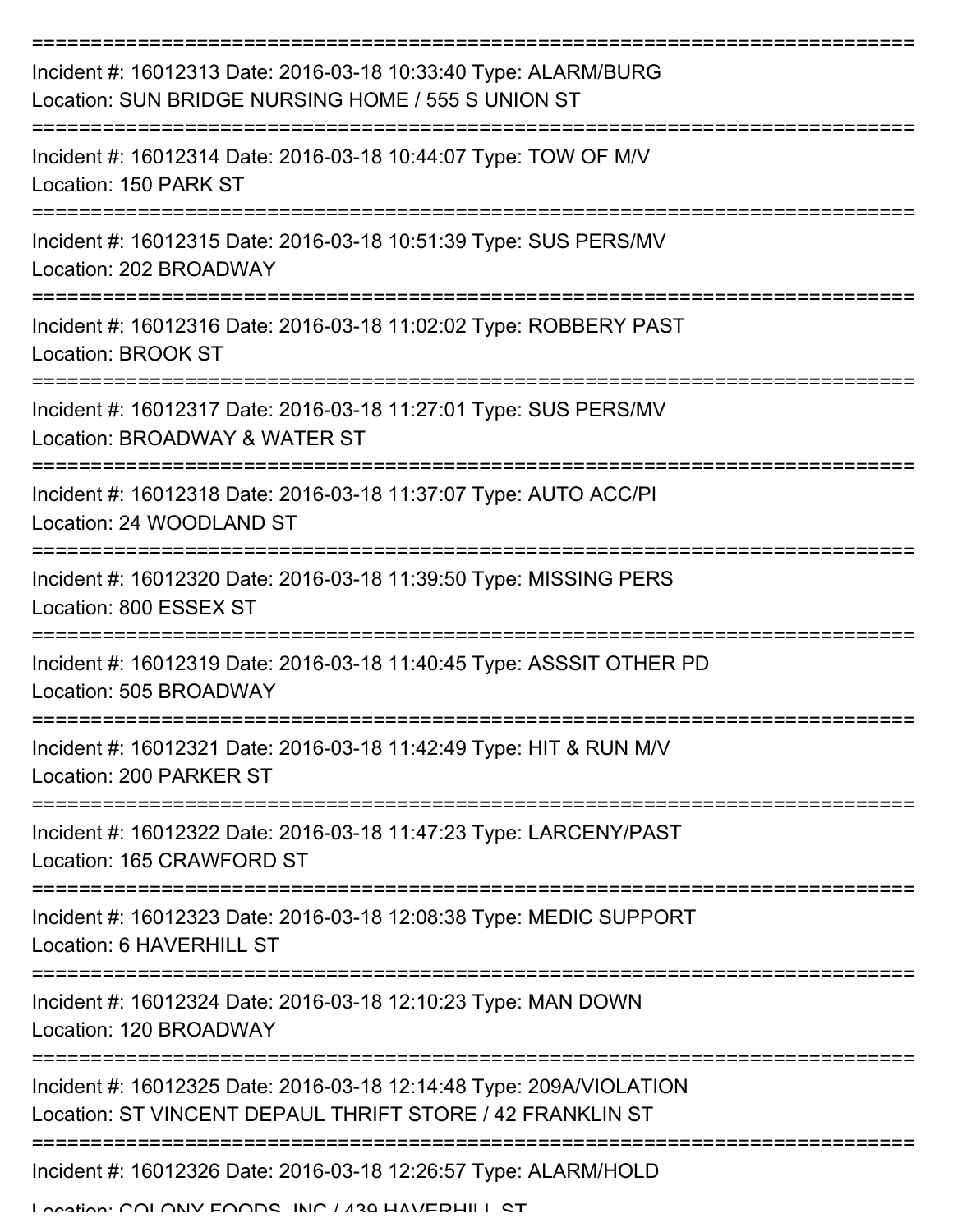| Incident #: 16012327 Date: 2016-03-18 12:40:17 Type: M/V STOP<br>Location: 28 BOXFORD ST                     |
|--------------------------------------------------------------------------------------------------------------|
| Incident #: 16012328 Date: 2016-03-18 12:43:27 Type: ANIMAL COMPL<br>Location: 1 BROOKLINE ST                |
| Incident #: 16012329 Date: 2016-03-18 12:45:36 Type: M/V STOP<br>Location: 28 MELROSE ST                     |
| Incident #: 16012331 Date: 2016-03-18 12:49:33 Type: INVESTIGATION<br>Location: 521 LOWELL ST                |
| Incident #: 16012330 Date: 2016-03-18 12:50:11 Type: KEEP PEACE<br>Location: HAVERHILL ST & MARGIN ST        |
| Incident #: 16012332 Date: 2016-03-18 13:05:34 Type: AUTO ACC/NO PI<br>Location: MARKET ST & ABBOTT          |
| Incident #: 16012333 Date: 2016-03-18 13:06:30 Type: AUTO ACC/NO PI<br>Location: 132 ABBOTT ST               |
| Incident #: 16012334 Date: 2016-03-18 13:23:04 Type: DRUG VIO<br>Location: 38 ORCHARD ST                     |
| Incident #: 16012335 Date: 2016-03-18 13:25:59 Type: ALARM/BURG<br>Location: ULTIMATE WINDOWS / 20 ISLAND ST |
| Incident #: 16012336 Date: 2016-03-18 13:29:15 Type: MEDIC SUPPORT<br>Location: 34 LYNN ST                   |
| Incident #: 16012337 Date: 2016-03-18 13:54:45 Type: M/V STOP<br>Location: GARDEN ST & JACKSON ST            |
| Incident #: 16012339 Date: 2016-03-18 13:55:45 Type: MAL DAMAGE<br>Location: 33 BERKELEY ST                  |
| Incident #: 16012338 Date: 2016-03-18 13:55:57 Type: M/V STOP<br>Location: 23 BODWELL ST                     |
| Incident #: 16012340 Date: 2016-03-18 14:01:28 Type: M/V STOP<br>Location: 28 MELROSE ST                     |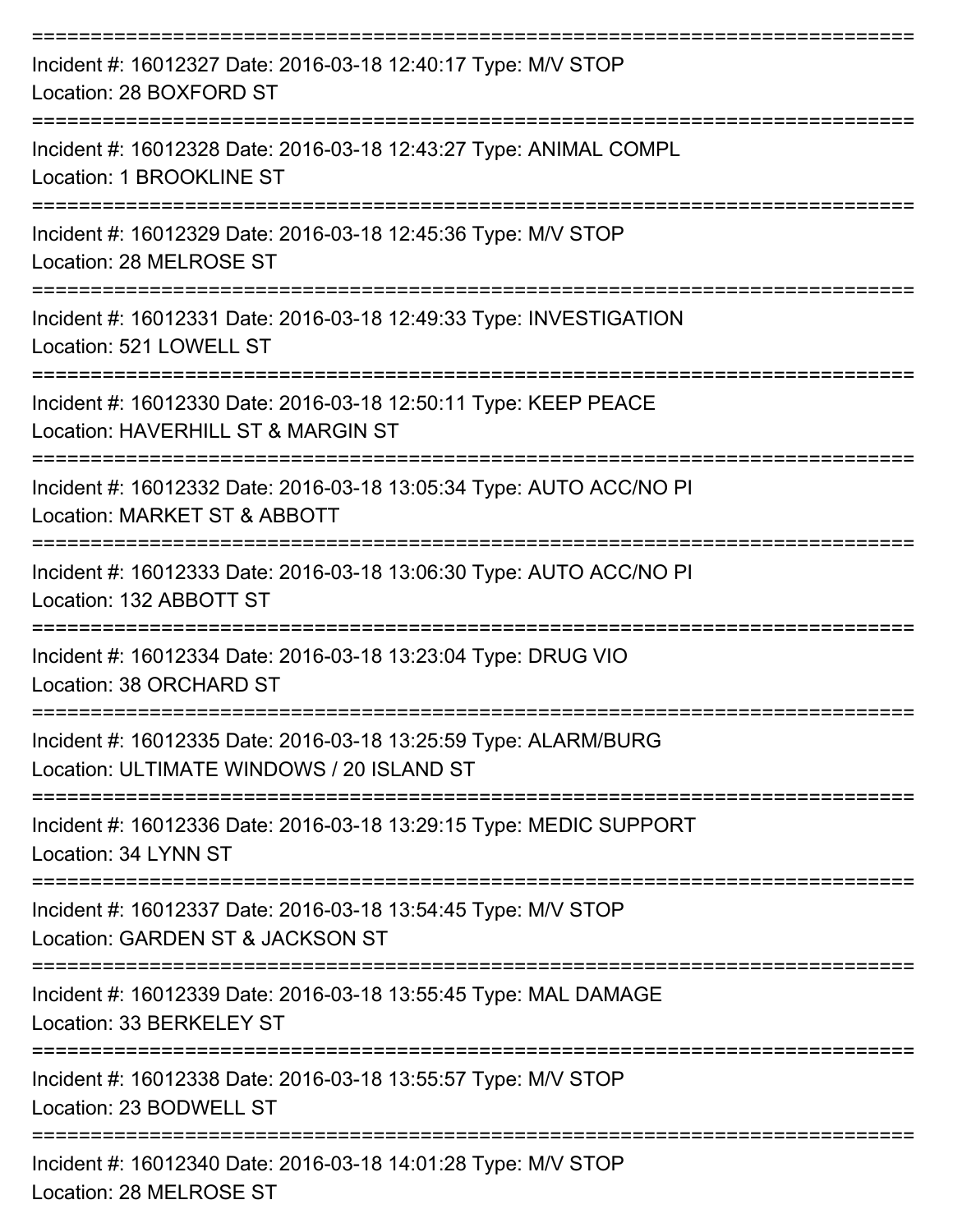| Incident #: 16012341 Date: 2016-03-18 14:02:27 Type: M/V STOP<br>Location: AMESBURY ST & COMMON ST                  |
|---------------------------------------------------------------------------------------------------------------------|
| :=======================<br>Incident #: 16012342 Date: 2016-03-18 14:09:35 Type: M/V STOP<br>Location: 202 BROADWAY |
| Incident #: 16012343 Date: 2016-03-18 14:16:04 Type: M/V STOP<br>Location: HAVERHILL & BUTLER                       |
| Incident #: 16012344 Date: 2016-03-18 14:23:55 Type: M/V STOP<br>Location: DUNKIN DONUTS / null                     |
| Incident #: 16012345 Date: 2016-03-18 14:30:22 Type: MISSING PERS<br>Location: 1 GENERAL ST                         |
| Incident #: 16012346 Date: 2016-03-18 14:37:00 Type: HARASSMENT<br>Location: 275 FARNHAM ST FL 2ND                  |
| Incident #: 16012347 Date: 2016-03-18 14:46:18 Type: CK WELL BEING<br>Location: 800 ESSEX ST                        |
| Incident #: 16012348 Date: 2016-03-18 14:56:20 Type: AUTO ACC/NO PI<br>Location: S UNION ST & SALEM ST              |
| Incident #: 16012349 Date: 2016-03-18 15:02:16 Type: GENERAL SERV<br>Location: 90 LOWELL ST                         |
| Incident #: 16012350 Date: 2016-03-18 15:04:54 Type: LARCENY/PAST<br>Location: 107 MARKET ST FL 3RD                 |
| Incident #: 16012351 Date: 2016-03-18 15:38:42 Type: DISABLED MV<br><b>Location: MARSTON ST</b>                     |
| Incident #: 16012352 Date: 2016-03-18 15:50:22 Type: M/V STOP<br>Location: AMES ST & BYRON AV                       |
| Incident #: 16012353 Date: 2016-03-18 15:59:04 Type: AUTO ACC/UNK PI<br>Location: 491 ESSEX ST                      |
| Incident #: 16012354 Date: 2016-03-18 16:01:05 Type: AUTO ACC/NO PI<br>Location: PARK ST & SPRUCE ST                |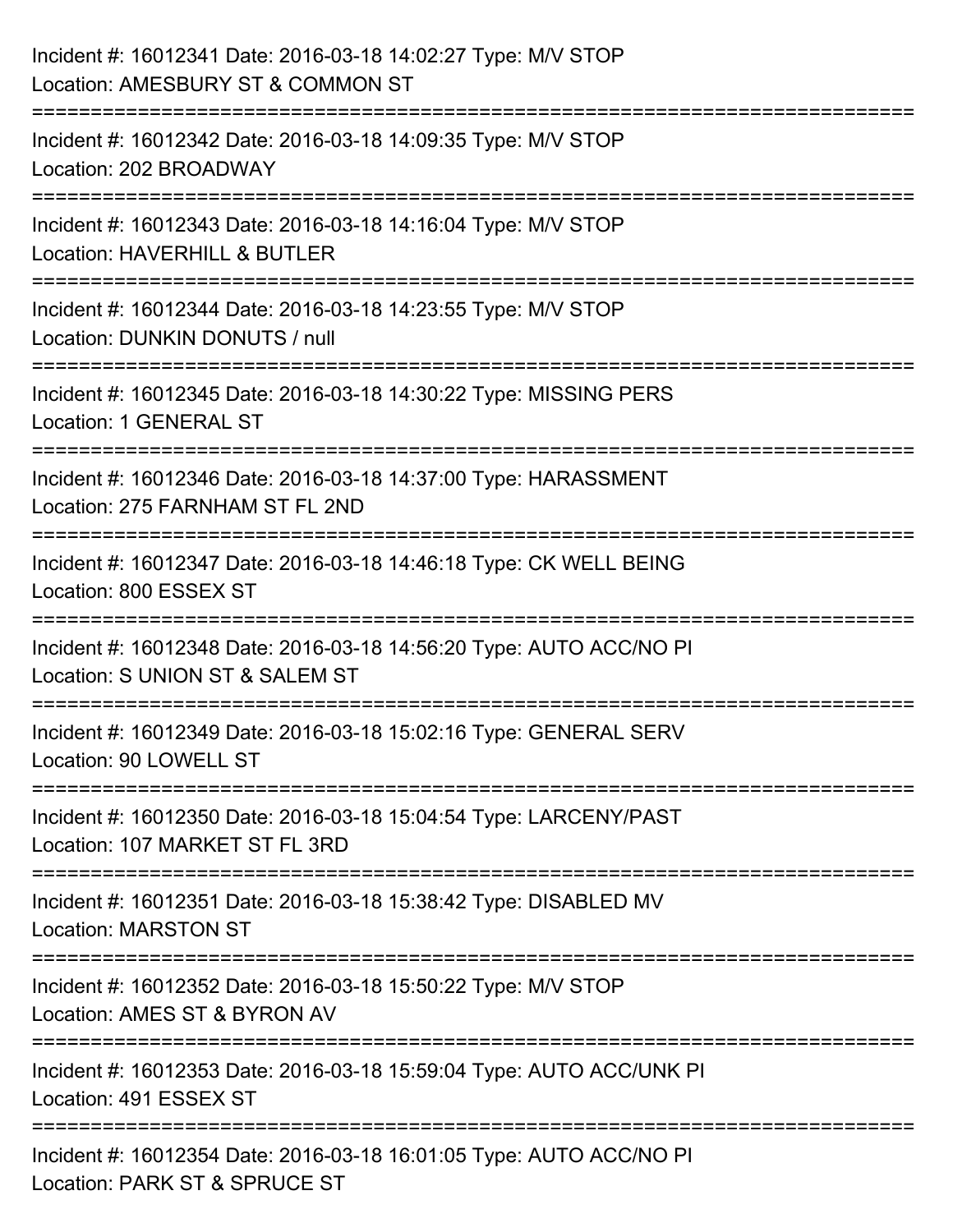Incident #: 16012355 Date: 2016-03-18 16:05:43 Type: ALARM/BURG Location: 30B KENDALL ST =========================================================================== Incident #: 16012356 Date: 2016-03-18 16:06:13 Type: M/V STOP Location: BROADWAY & HAVERHILL ST =========================================================================== Incident #: 16012357 Date: 2016-03-18 16:09:26 Type: A&B PAST Location: BRITISH CLUB / 80 CAMBRIDGE ST =========================================================================== Incident #: 16012358 Date: 2016-03-18 16:14:22 Type: M/V STOP Location: 500 LOWELL ST =========================================================================== Incident #: 16012359 Date: 2016-03-18 16:39:59 Type: GUN CALL Location: 31 WOODLAND =========================================================================== Incident #: 16012360 Date: 2016-03-18 16:46:11 Type: CK WELL BEING Location: 366 LOWELL ST #1 =========================================================================== Incident #: 16012361 Date: 2016-03-18 16:50:14 Type: DRUG VIO Location: SARATOGA ST & SUNSET AV =========================================================================== Incident #: 16012362 Date: 2016-03-18 16:57:42 Type: LARCENY/PAST Location: 320 S BROADWAY ST =========================================================================== Incident #: 16012363 Date: 2016-03-18 17:01:59 Type: A&B PAST Location: 252 E HAVERHILL ST FL 1 =========================================================================== Incident #: 16012364 Date: 2016-03-18 17:17:33 Type: M/V STOP Location: 196 BOXFORD ST =========================================================================== Incident #: 16012365 Date: 2016-03-18 17:21:58 Type: M/V STOP Location: CROSS ST & FRANKLIN ST =========================================================================== Incident #: 16012366 Date: 2016-03-18 17:26:19 Type: HIT & RUN M/V Location: BROADWAY & WATER ST =========================================================================== Incident #: 16012367 Date: 2016-03-18 17:27:34 Type: LARCENY/PAST Location: 19 OXFORD ST =========================================================================== Incident #: 16012368 Date: 2016-03-18 17:29:02 Type: HIT & RUN M/V Location: 59 HAVERHILL ST

===========================================================================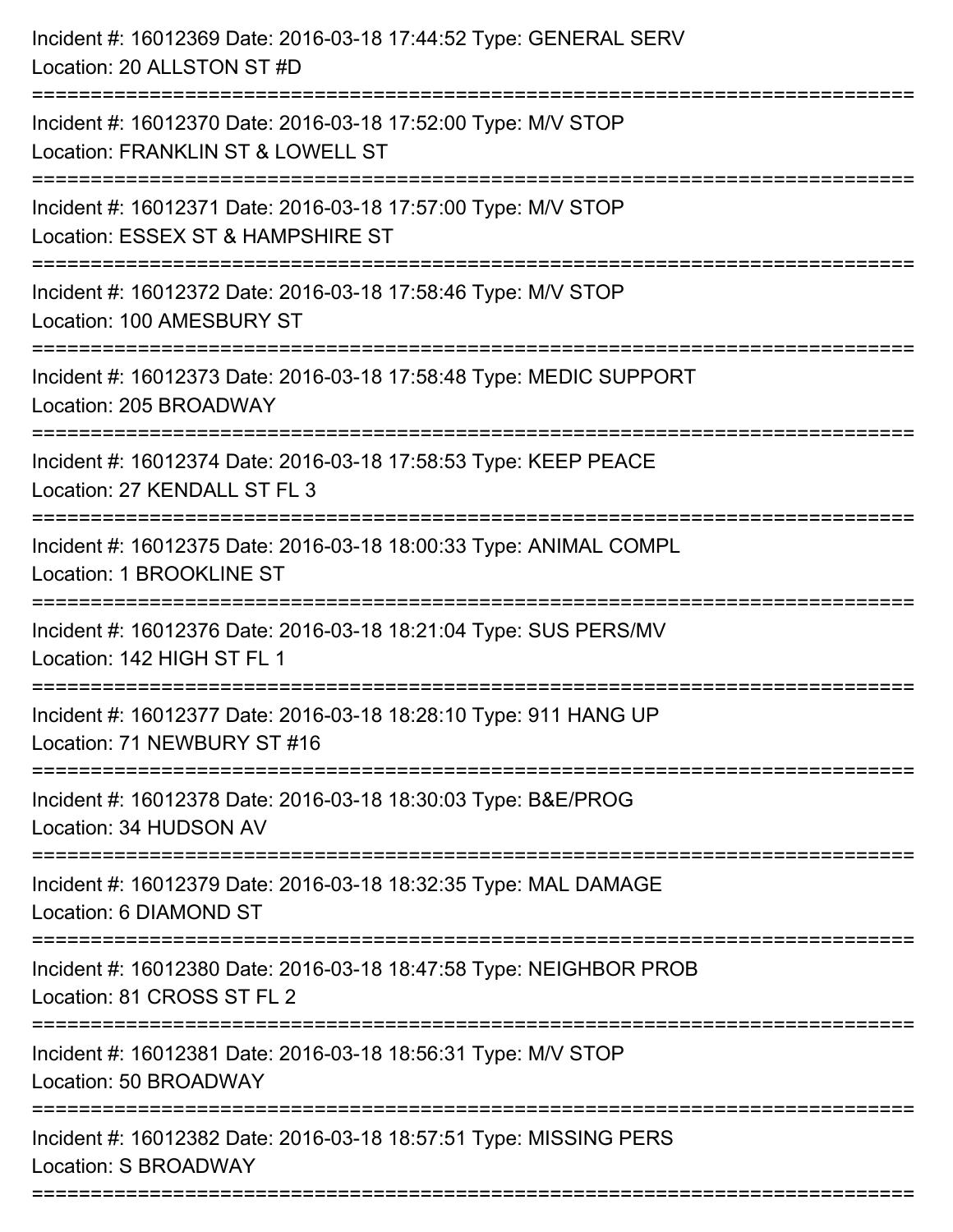| Location: 329 HIGH ST                                                                                                                                                |
|----------------------------------------------------------------------------------------------------------------------------------------------------------------------|
| Incident #: 16012384 Date: 2016-03-18 19:16:21 Type: M/V STOP<br>Location: 329 HIGH ST                                                                               |
| Incident #: 16012385 Date: 2016-03-18 19:22:57 Type: M/V STOP<br>Location: 57 SARGENT ST                                                                             |
| Incident #: 16012386 Date: 2016-03-18 19:41:02 Type: UNWANTEDGUEST<br>Location: 107 MARBLE AV                                                                        |
| Incident #: 16012387 Date: 2016-03-18 19:48:59 Type: M/V STOP<br>Location: EASTON ST & S BROADWAY<br>==================================<br>========================= |
| Incident #: 16012388 Date: 2016-03-18 19:49:12 Type: M/V STOP<br>Location: 20 CUSTER ST                                                                              |
| Incident #: 16012389 Date: 2016-03-18 19:49:39 Type: M/V STOP<br>Location: EASTON ST & S BROADWAY<br>----------------                                                |
| Incident #: 16012390 Date: 2016-03-18 19:49:52 Type: M/V STOP<br>Location: BROADWAY & HAVERHILL ST                                                                   |
| Incident #: 16012391 Date: 2016-03-18 19:50:39 Type: MEDIC SUPPORT<br>Location: TRIPOLI / 106 COMMON ST                                                              |
| Incident #: 16012392 Date: 2016-03-18 19:51:52 Type: MV/BLOCKING<br>Location: 424 ANDOVER ST FL 1                                                                    |
| Incident #: 16012393 Date: 2016-03-18 20:07:18 Type: M/V STOP<br>Location: AMES ST & SMITH ST                                                                        |
| Incident #: 16012394 Date: 2016-03-18 20:33:28 Type: MEDIC SUPPORT<br>Location: 137 BENNINGTON ST FL 1                                                               |
| Incident #: 16012395 Date: 2016-03-18 20:51:46 Type: MISSING PERS<br>Location: 317 S BROADWAY                                                                        |
| Incident #: 16012396 Date: 2016-03-18 20:56:10 Type: DOMESTIC/PROG<br>Location: 115 ALDER ST #3                                                                      |

Incident #: 16012397 Date: 2016 03 18 21:28:54 Type: MEDIC SUPPORT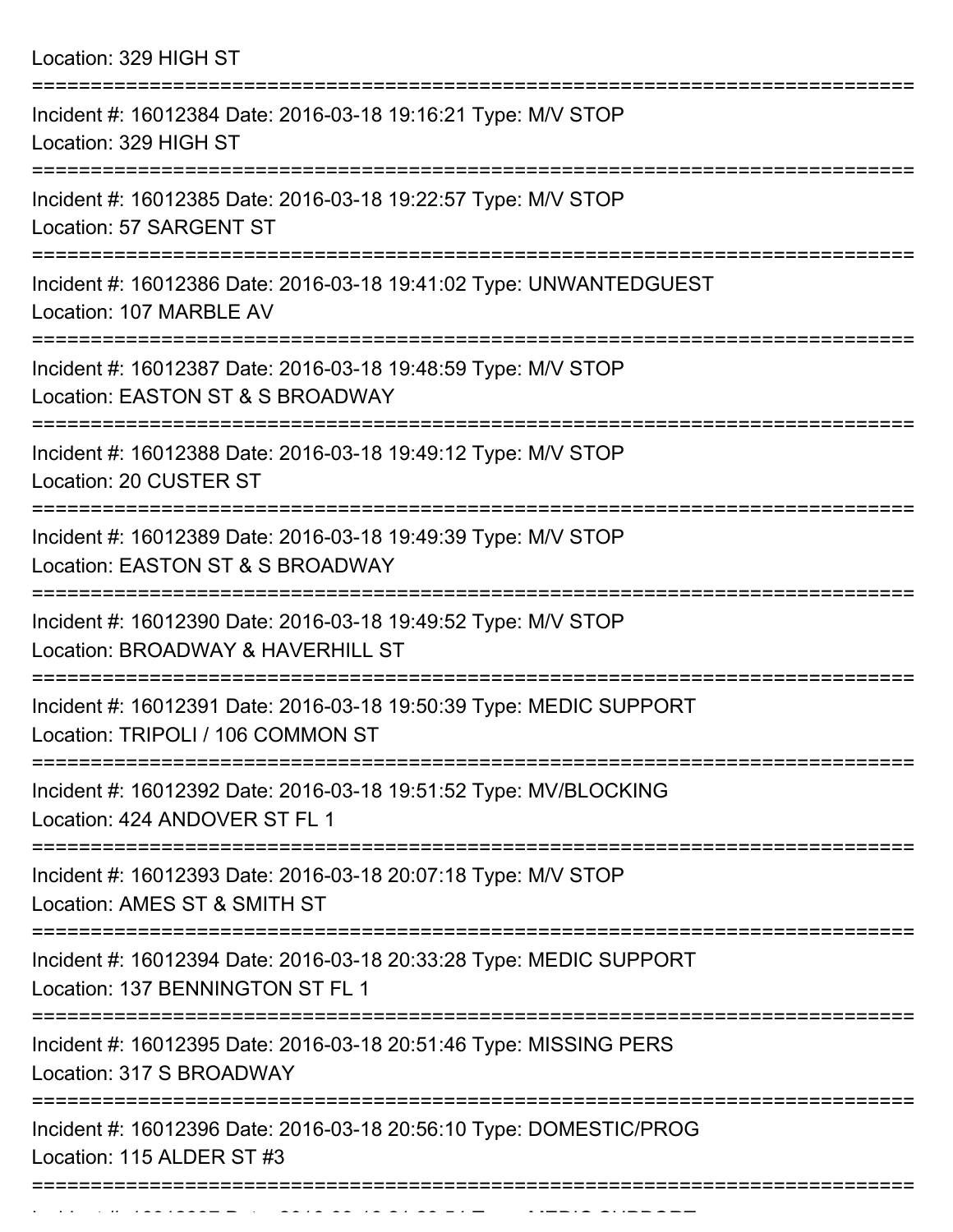Location: 262 PROSPECT ST FL 1 =========================================================================== Incident #: 16012398 Date: 2016-03-18 22:07:47 Type: HIT & RUN M/V Location: 53 DRACUT ST =========================================================================== Incident #: 16012399 Date: 2016-03-18 22:13:30 Type: M/V STOP Location: 21 JACKSON ST =========================================================================== Incident #: 16012400 Date: 2016-03-18 22:14:34 Type: AUTO ACC/NO PI Location: DORCHESTER ST & S UNION ST =========================================================================== Incident #: 16012401 Date: 2016-03-18 22:23:58 Type: UNWANTEDGUEST Location: 233 JACKSON ST =========================================================================== Incident #: 16012402 Date: 2016-03-18 22:37:04 Type: ALARM/BURG Location: LOS MUCHACHOS / 319 JACKSON ST #2 =========================================================================== Incident #: 16012403 Date: 2016-03-18 22:39:45 Type: M/V STOP Location: BRUCE ST & THORNDIKE ST =========================================================================== Incident #: 16012404 Date: 2016-03-18 22:39:58 Type: ALARM/BURG Location: DENTAL OFFICE / 100 AMESBURY ST =========================================================================== Incident #: 16012405 Date: 2016-03-18 22:51:09 Type: M/V STOP Location: CHICKERING ST & WINTHROP AV =========================================================================== Incident #: 16012407 Date: 2016-03-18 22:57:36 Type: ALARM/BURG Location: LOS MUCHACHOS / 319 S BROADWAY =========================================================================== Incident #: 16012406 Date: 2016-03-18 22:57:51 Type: M/V STOP Location: 102 ESSEX ST =========================================================================== Incident #: 16012408 Date: 2016-03-18 23:07:25 Type: ROBBERY ARMED Location: 42 W DALTON ST =========================================================================== Incident #: 16012409 Date: 2016-03-18 23:28:44 Type: M/V STOP Location: BOXFORD ST & S UNION ST =========================================================================== Incident #: 16012410 Date: 2016-03-18 23:46:30 Type: SUS PERS/MV Location: KENWOOD PL & LOWELL ST =============================